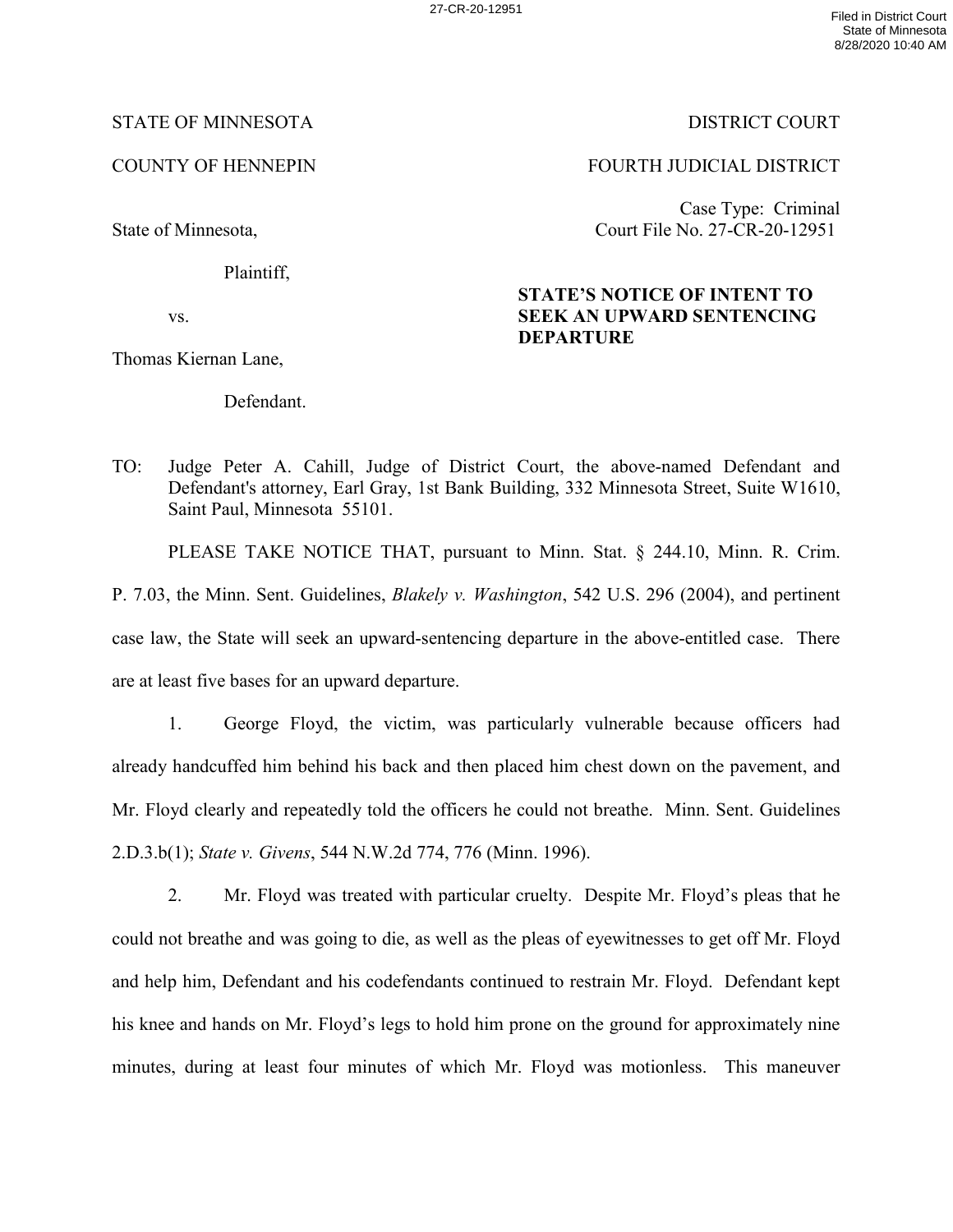inflicted gratuitous pain on Mr. Floyd. Those eyewitnesses, of whose presence Defendant was aware, had to watch Mr. Floyd die. Defendant also discouraged the efforts of others to provide Floyd with medical assistance. Minn. Sent. Guidelines 2.D.3.b(2); *State v. Hicks*, 864 N.W.2d 153, 159-60 (Minn. 2015); *State v. Smith*, 541 N.W.2d 584, 590 (Minn. 1996); *State v. Harwell*, 515 N.W.2d 105, 109 (Minn. Ct. App. 1994).

 3. Defendant abused a position of authority, as he was a licensed police officer in full uniform who, in conjunction with other officers, took full custody of Mr. Floyd. *State v. Lee*, 494 N.W.2d 475, 482 (Minn. 1992).

4. Defendant committed the crime as part of a group of three or more offenders who all actively participated in the crime. Minn. Sent. Guidelines 2.D.3.b.(10).

5. Defendant committed the crime in the presence of multiple children, and Defendant's criminal conduct was witnessed by children. Minn. Sent. Guidelines 2.D.3.b(13); *State v. Profit*, 323 N.W.2d 34, 36 (Minn. 1982).